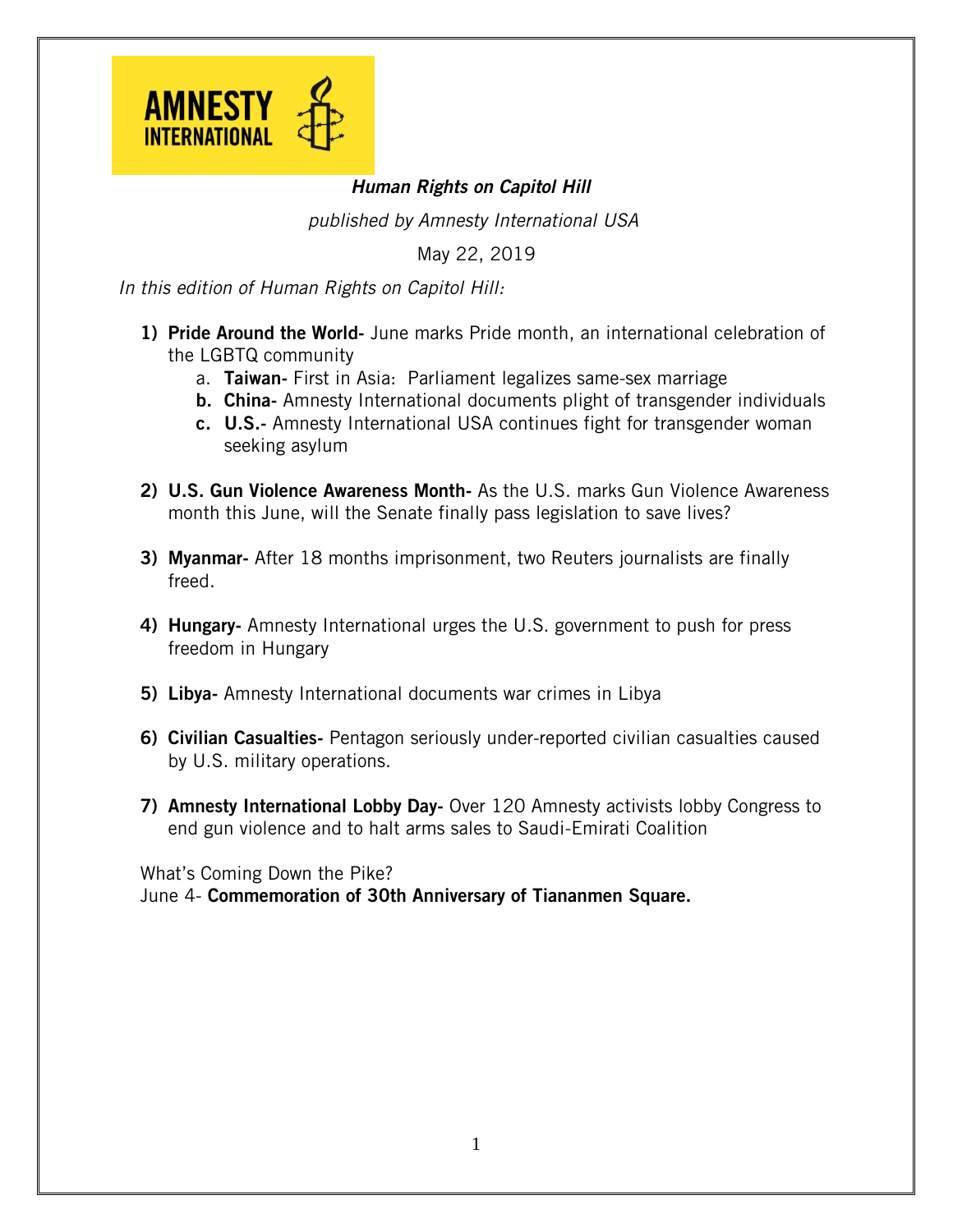

Human Rights Updates



- 1) Pride Around the World June marks Pride month of Pride, a time of celebrating the LGBTQ community and honoring its history throughout the world.
	- a. Taiwan- Victory! In May, Taiwan's legislature [became](https://www.amnesty.org/en/latest/news/2019/05/taiwan-same-sex-marriage-law/) the first in Asia to legalize same-sex marriage. This comes after a long arduous campaign to get legislation passed by the parliament. While a milestone, the law still falls short of full marriage equality. It does not provide equal adoption rights for same-sex couples. The law allows spouses in same-sex marriages to adopt the biological children of their partners, but not joint adoption of non-biological children, as permitted for opposite-sex married couples.
	- b. China- In May, Amnesty International released a report titled "I [Need](https://www.amnesty.org/download/Documents/ASA1702692019ENGLISH.pdf) My [Parent's](https://www.amnesty.org/download/Documents/ASA1702692019ENGLISH.pdf) Consent to Be Myself" which highlights how transgender people are largely invisible in the health care system in China. The report documents the barriers faced by transgender individuals who want to access gender-affirming treatments as well as the dangers associated with counterfeit hormone medication and self-surgery.
	- c. U.S.- In 2018 Amnesty International USA launched a [campaign](https://act.amnestyusa.org/page/25608/action/1) to #FreeAlejandra, a transgender woman activist forced to flee violence and persecution in El Salvador. She came to the U.S. in 2017 seeking asylum and has been detained by Homeland Security ("DHS") for 18 months. Amnesty is calling on DHS to release [Alejandra](http://chng.it/ft5YK9CLGM) and not to deport her to El Salvador.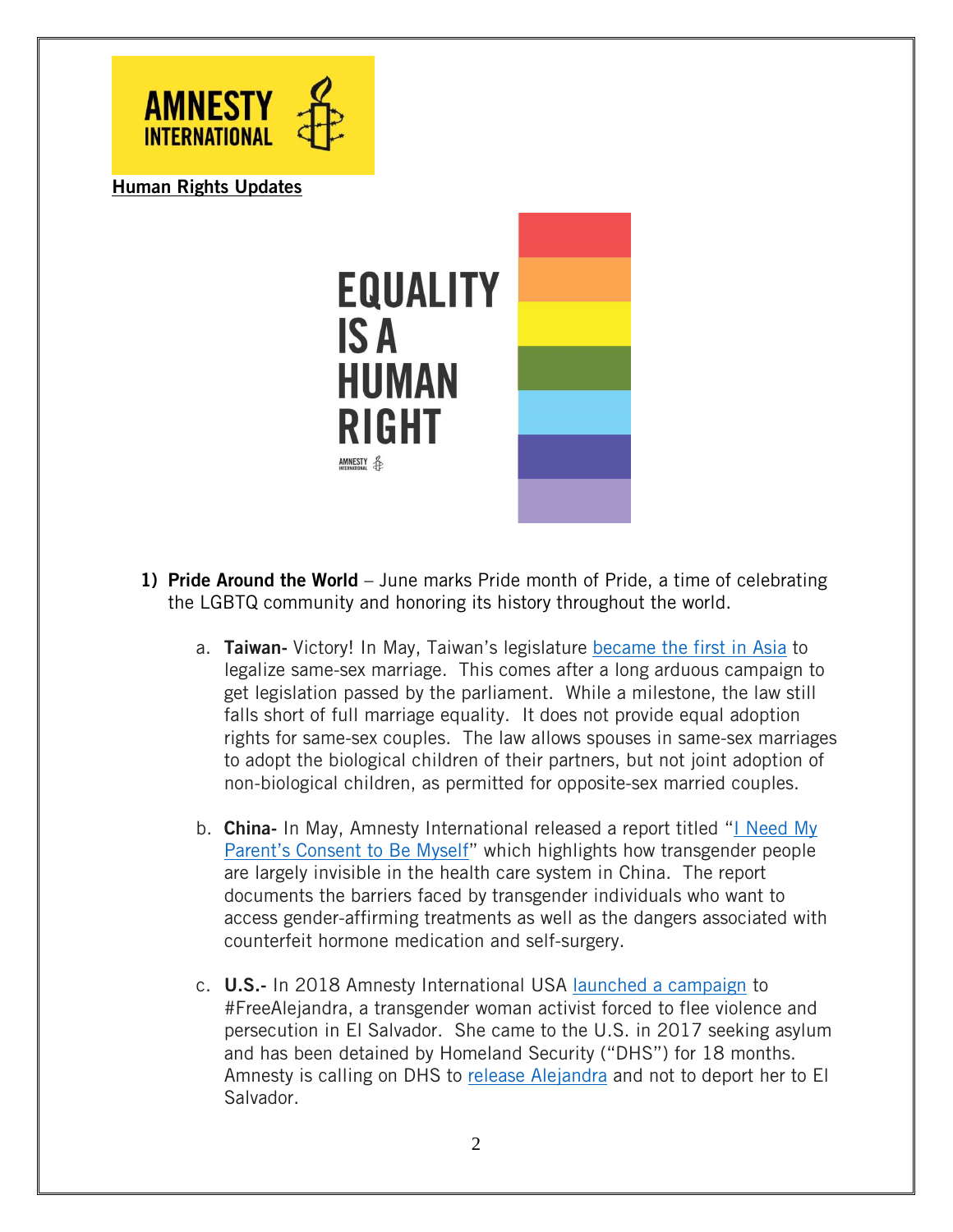

2) U.S.- Gun Violence Awareness Month- June is Gun Violence Awareness Month. In February the House passed legislation mandating universal background checks on all gun sales. Yet the Senate has refused to take up this common-sense legislation even in the wake of recent shootings in Colorado, North Carolina, and California. On May 6 over 120 Amnesty Activists lobbied their Senators to pass the Background Check Expansion Act (S.42).

Amnesty is also urging the Senate to pass the Gun Violence Prevention and Research Act (S. 184) (funding for gun violence research) and Ethan's Law S. 193 (requiring safe storage of firearms).



- 3) Myanmar- In early May, Myanmar [authorities](https://www.amnesty.org/en/latest/news/2019/05/myanmar-genuine-press-freedom-must-follow-release-reuters-journalists/) finally released Wa Lone and Kyaw [Soe](https://www.amnesty.org/en/latest/news/2019/05/myanmar-genuine-press-freedom-must-follow-release-reuters-journalists/) Oo, two Pulitzer Prize-winning Reuters journalists arrested for investigating the killings of Rohingya Muslims in Rakhine State. The case against Wa Lone and Kyaw Soe Oo was a travesty of justice from start to finish, and they should never have spent a single day in prison. Myanmar authorities must follow through by releasing all other journalists and prisoners of conscience detained on trumped-up charges, and by repealing all laws that maintain a chokehold on free expression. Amnesty thanks those members of Congress who fought for the release of the Reuters journalists.
- 4) **Hungary:** On May 13 President Trump met with Hungary's Prime Minister Viktor Orban at the White House. The meeting represents a substantial about-face in U.S. foreign policy; for years, prior U.S. government officials had declined to meet with Orban, in part due to his efforts to dismantle [Hungary's](https://www.amnesty.org/en/latest/campaigns/2018/06/love-and-support-for-civil-society-in-hungary/) civil society. Amnesty USA and Amnesty Hungary have urged U.S. government officials to curb Orban's draconian policies. The State Department should immediately restart the [media freedom program,](https://www.reuters.com/article/us-hungary-orban-media-insight/gloom-in-the-newsroom-as-hungarys-independent-media-recedes-idUSKCN1M40SP) and Congress should fund Radio Free Europe programming in Hungary.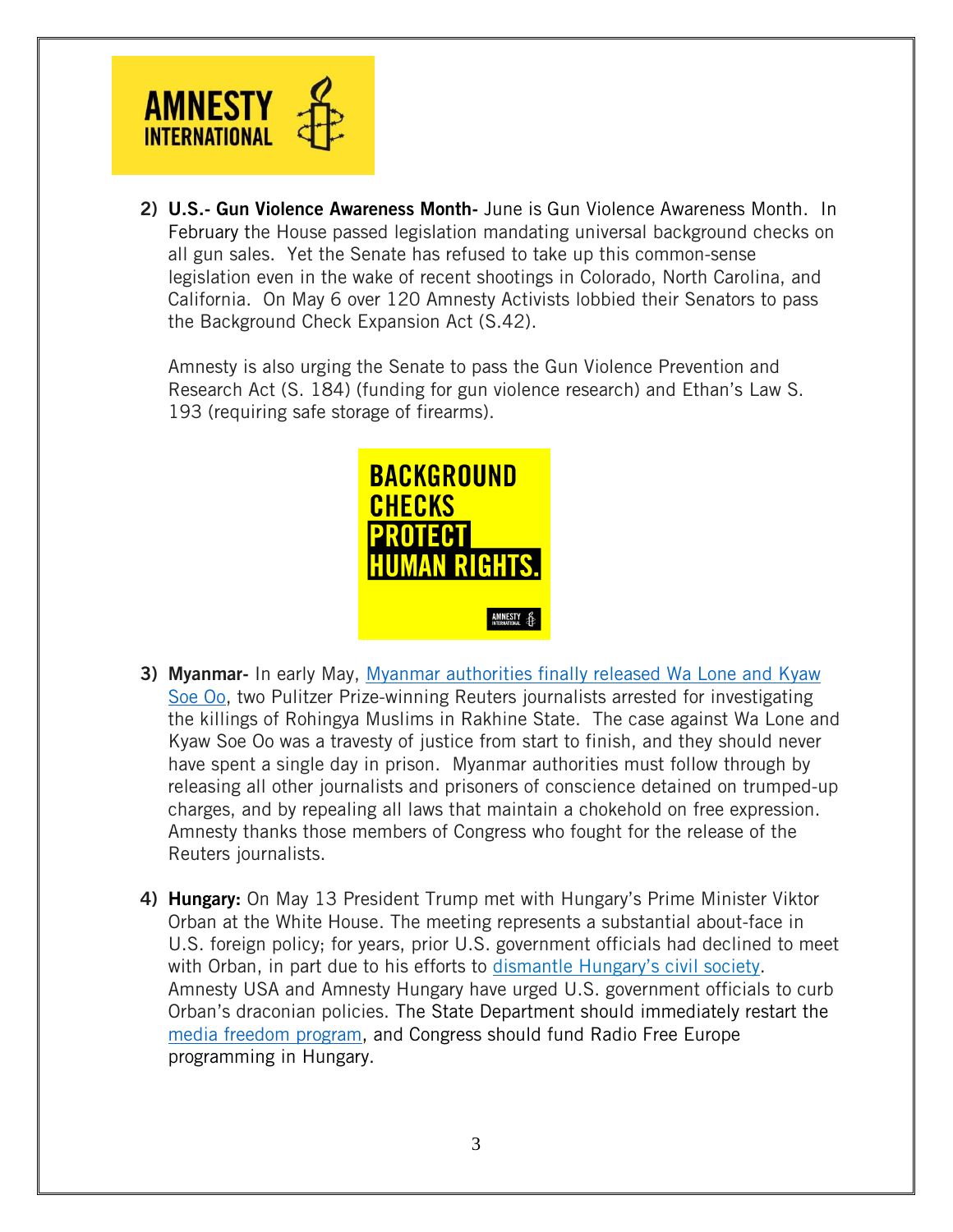

- 5) Libya: In a [statement](https://www.amnestyusa.org/our-work/government-relations/advocacy/statement-for-the-record-on-the-may-15-hearing-the-conflict-in-libya/) for a May 15 House Foreign Affairs hearing on the conflict in Libya, Amnesty International outlined the war crimes and human rights abuses taking place among warring parties. A new, groundbreaking Amnesty [report](https://www.amnesty.org/en/latest/news/2019/05/libya-evidence-of-possible-war-crimes-underscores-need-for-international-investigation/) relies on satellite imagery and witness interviews to document indiscriminate attacks on densely populated residential areas in Tripoli.
- 6) Pentagon seriously under-reported civilian casualties caused by U.S. military operations. Amnesty International has conducted [extensive](https://raqqa.amnesty.org/) [investigations](https://www.amnesty.org/en/documents/afr52/9952/2019/en/) and found that the [Pentagon's annual report](https://www.justsecurity.org/63896/new-pentagon-report-significantly-undercounts-civilian-casualties/) to Congress published on May 1 did [not](https://www.nytimes.com/2019/05/02/us/politics/us-civilians-killed-2018-.html)  [report](https://www.nytimes.com/2019/05/02/us/politics/us-civilians-killed-2018-.html) the [full extent](https://www.washingtonpost.com/world/national-security/pentagon-report-us-strikes-killed-120-civilians-in-2018/2019/05/02/8f2d70fa-6c3f-11e9-be3a-33217240a539_story.html?utm_term=.fb4499a0bfec) of civilian casualties caused by U.S. military operations. While Congress takes up the National Defense Authorization Act, it must thoroughly investigate the number of civilians killed by U.S. operations and ensure that future military operations take all reasonable measures to [protect](https://www.washingtonpost.com/politics/2019/05/06/no-americans-dont-support-airstrikes-that-kill-civilians-even-when-they-target-terrorists/?utm_term=.a17b3ba2dc14)  [civilians](https://www.washingtonpost.com/politics/2019/05/06/no-americans-dont-support-airstrikes-that-kill-civilians-even-when-they-target-terrorists/?utm_term=.a17b3ba2dc14) from lethal force.
- 7) Amnesty International Lobby Day. On May 6 over 120 Amnesty activists from 38 states lobbied Congress to require [universal background checks on all gun sales](https://thehill.com/blogs/congress-blog/politics/441957-senate-must-act-on-background-check-measure-which-could-close)  and to halt arms sales to the Saudi- [UAE coalition committing civilian casualties](https://thehill.com/blogs/congress-blog/politics/441957-senate-must-act-on-background-check-measure-which-could-close)  [in Yemen.](https://thehill.com/blogs/congress-blog/politics/441957-senate-must-act-on-background-check-measure-which-could-close) They met with over 175 congressional offices. Amnesty is the only U.S. human rights organization with a national grassroots network.



*Above: Amnesty International activists from 38 states hit Capitol Hill.*